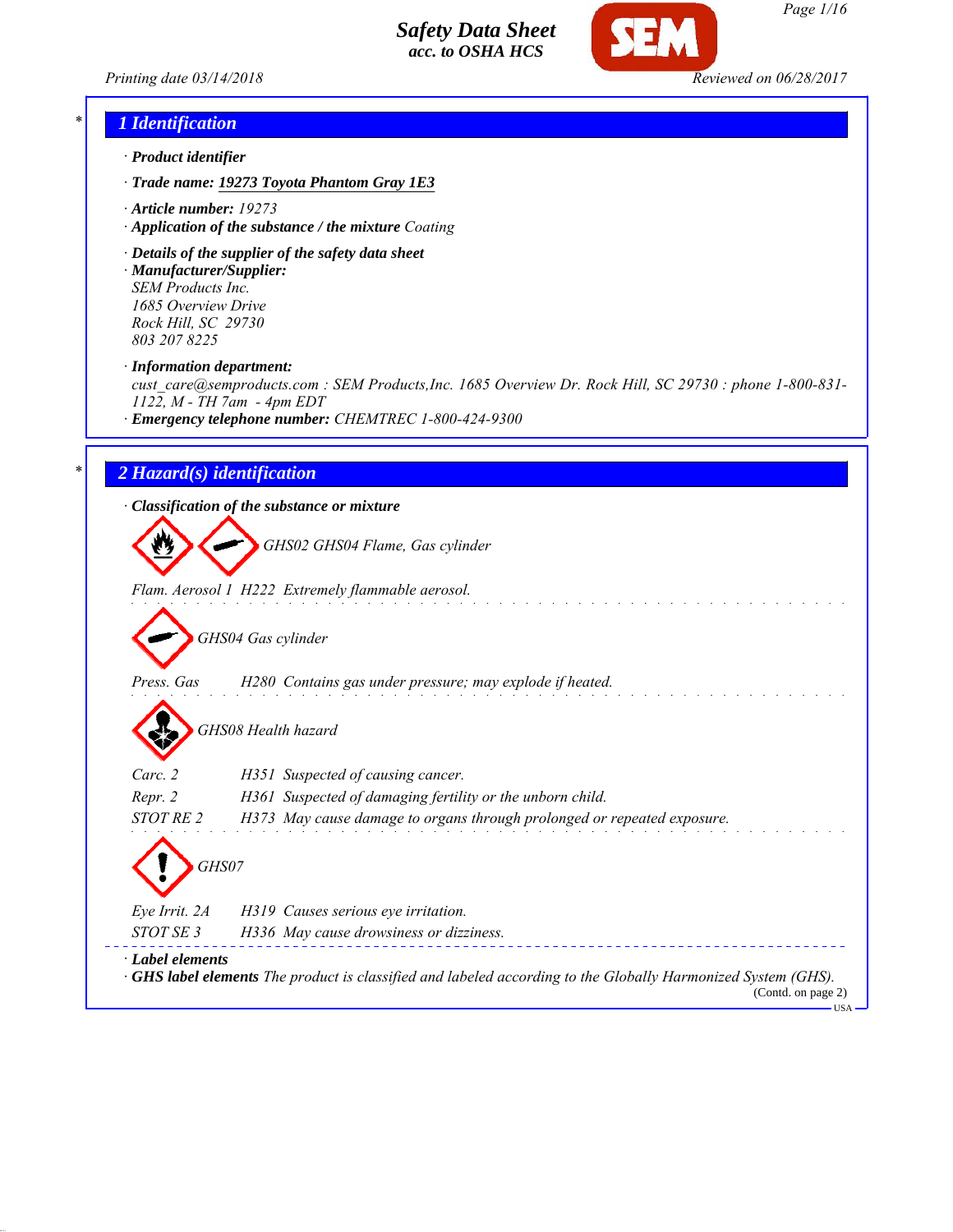*Printing date 03/14/2018 Reviewed on 06/28/2017*

*Page 2/16*

*Trade name: 19273 Toyota Phantom Gray 1E3*



3 *Reactivity = 3*

(Contd. on page 3)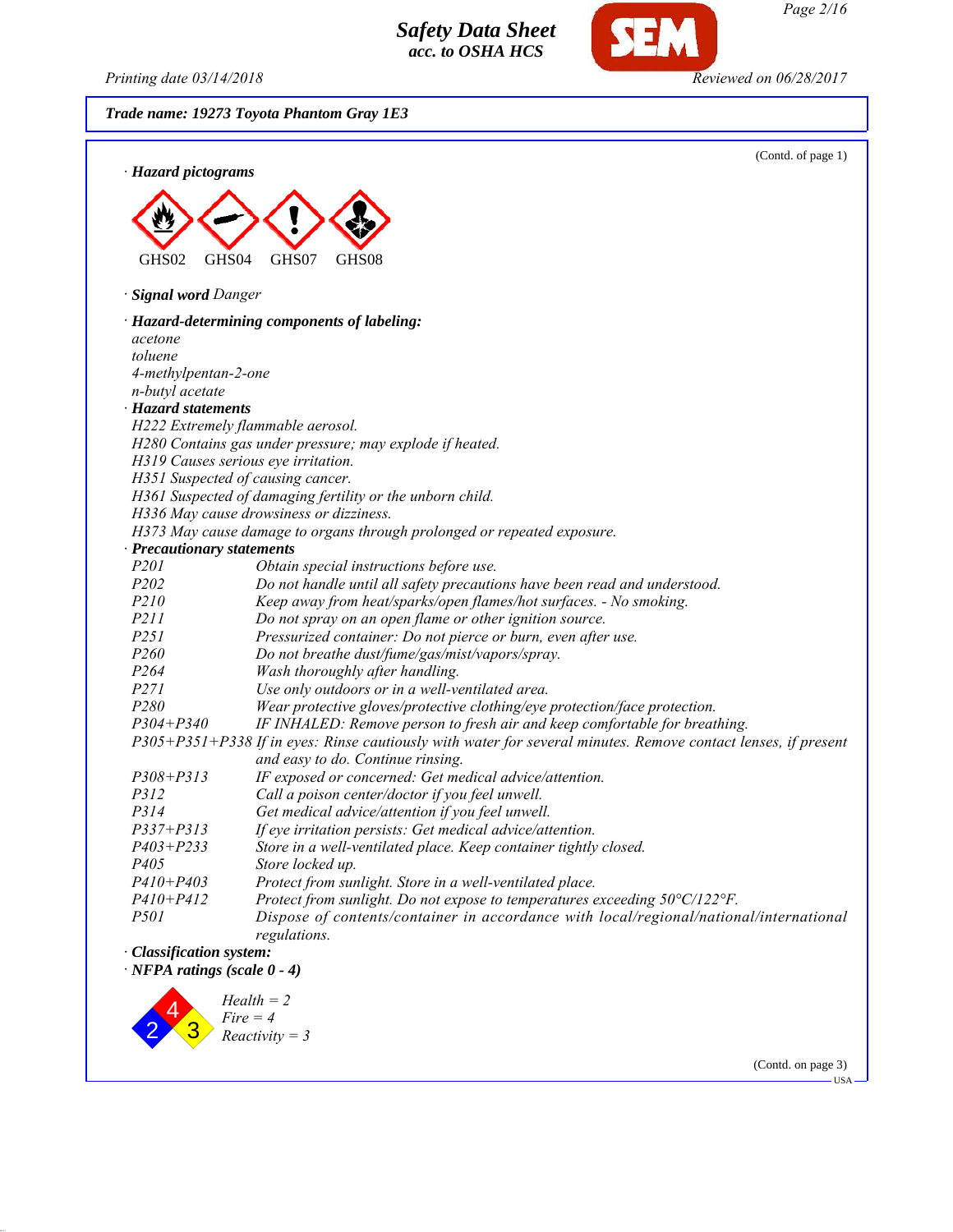*Printing date 03/14/2018 Reviewed on 06/28/2017*

*Trade name: 19273 Toyota Phantom Gray 1E3*

(Contd. of page 2)

*· HMIS-ratings (scale 0 - 4)*



*· Other hazards*

*· Results of PBT and vPvB assessment*

- *· PBT: Not applicable.*
- *· vPvB: Not applicable.*

### *\* 3 Composition/information on ingredients*

*· Chemical characterization: Mixtures*

*· Description:*

*Mixture: consisting of the following components. Weight percentages*

| · Dangerous components: |                                                  |                                 |
|-------------------------|--------------------------------------------------|---------------------------------|
| $67-64-1$ acetone       |                                                  | $30 - 40\%$                     |
|                         | 68476-86-8 Petroleum gases, liquefied, sweetened | $13 - 30\%$                     |
|                         | $123-86-4$ n-butyl acetate                       | $13 - 30\%$                     |
|                         | 108-65-6 2-methoxy-1-methylethyl acetate         | $\geq 7 < 10\%$                 |
|                         | $\boxed{110-19-0}$ isobutyl acetate              | $5 - 7\%$                       |
| 108-88-3 toluene        |                                                  | $1.5 - 5\%$                     |
|                         | 763-69-9 ethyl 3-ethoxypropionate                | $1.5 - 5\%$                     |
|                         | $108-10-1$ 4-methylpentan-2-one                  | $1 - 1.5\%$                     |
|                         | 100-41-4 ethylbenzene                            | $\overline{\geq}0.1 - \leq 1\%$ |

### *\* 4 First-aid measures*

- *· After inhalation: Supply fresh air; consult doctor in case of complaints.*
- *· After skin contact: Generally the product does not irritate the skin.*
- *· After eye contact:*
- *Rinse opened eye for several minutes under running water. If symptoms persist, consult a doctor.*
- *· After swallowing: If symptoms persist consult doctor.*
- *· Information for doctor:*
- *· Most important symptoms and effects, both acute and delayed No further relevant information available.*
- *· Indication of any immediate medical attention and special treatment needed*
- *No further relevant information available.*

## *\* 5 Fire-fighting measures*

- *· Extinguishing media*
- *· Suitable extinguishing agents:*
- *CO2, extinguishing powder or water spray. Fight larger fires with water spray or alcohol resistant foam.*
- *· Special hazards arising from the substance or mixture No further relevant information available.*

(Contd. on page 4)

USA

*Page 3/16*

*<sup>·</sup> Description of first aid measures*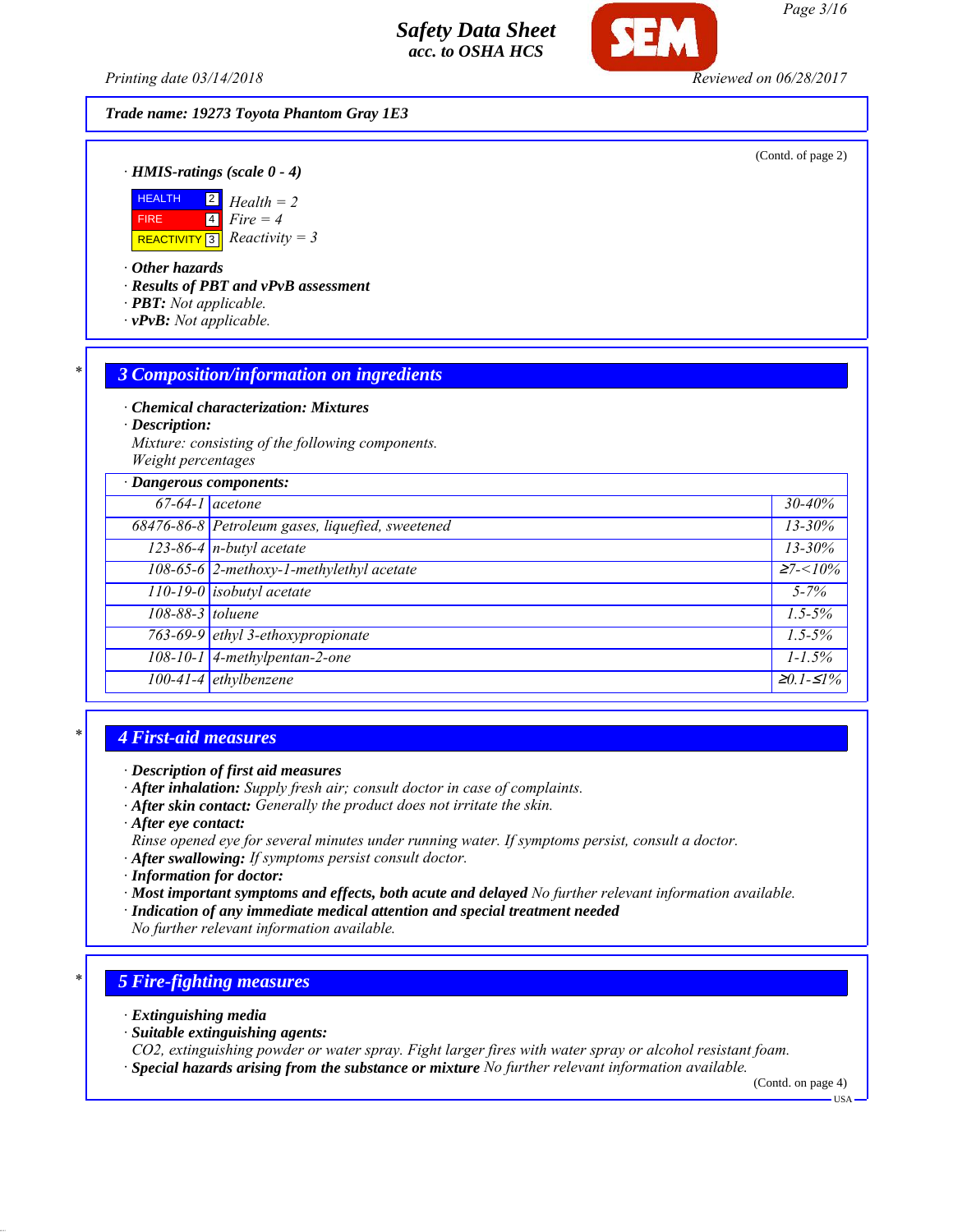*Printing date 03/14/2018 Reviewed on 06/28/2017*

*Trade name: 19273 Toyota Phantom Gray 1E3*

*· Advice for firefighters*

*· Protective equipment: Wear self-contained respiratory protective device.*

## *\* 6 Accidental release measures*

## *· Personal precautions, protective equipment and emergency procedures Wear protective equipment. Keep unprotected persons away.*

*· Environmental precautions: Do not allow to enter sewers/ surface or ground water.*

*· Methods and material for containment and cleaning up: Dispose contaminated material as waste according to item 13.*

*Ensure adequate ventilation.*

*· Reference to other sections*

*See Section 7 for information on safe handling.*

*See Section 8 for information on personal protection equipment.*

*See Section 13 for disposal information.*

*· Protective Action Criteria for Chemicals*

| $·$ PAC-1:           |                                          |                       |
|----------------------|------------------------------------------|-----------------------|
|                      | $67-64-1$ acetone                        | 200 ppm               |
|                      | 123-86-4 n-butyl acetate                 | 5 ppm                 |
|                      | 108-65-6 2-methoxy-1-methylethyl acetate | $\overline{50}$ ppm   |
|                      | $110-19-0$ isobutyl acetate              |                       |
|                      | 108-88-3 toluene                         |                       |
|                      | 763-69-9 ethyl 3-ethoxypropionate        |                       |
|                      | 108-10-1 4-methylpentan-2-one            |                       |
|                      | $110-43-0$ heptan-2-one                  |                       |
| $1330-20-7$ xylene   |                                          | 130 ppm               |
|                      | $100-41-4$ ethylbenzene                  | $33$ ppm              |
|                      | 1333-86-4 Carbon black                   | $9 \, mg/m3$          |
|                      | 71-36-3 butan-1-ol                       | $60$ ppm              |
|                      | 78-93-3 butanone                         | $200$ ppm             |
|                      | 25322-68-3 Polyethylene glycol           | $30 \frac{mg}{m^3}$   |
|                      | $67-56-1$ methanol                       | $\overline{530\ ppm}$ |
|                      | 78-83-1 butanol                          | $150$ ppm             |
|                      | 57-55-6 Methyl glycol                    | $30 \text{ mg/m}^3$   |
| $\overline{PAC-2}$ : |                                          |                       |
|                      | $67-64-1$ acetone                        | $3200*$ ppm           |
|                      | 123-86-4 $n$ -butyl acetate              | 200 ppm               |
|                      | 108-65-6 2-methoxy-1-methylethyl acetate | $1,000$ ppm           |
|                      | 110-19-0 isobutyl acetate                | $1300*ppm$            |
| 108-88-3 toluene     |                                          | $560$ ppm             |
|                      | 763-69-9 ethyl 3-ethoxypropionate        | 18 ppm                |
|                      | 108-10-1 4-methylpentan-2-one            | $\overline{500}$ ppm  |
|                      | $110-43-0$ heptan-2-one                  | $670$ ppm             |
| 1330-20-7 xylene     |                                          | $\frac{1}{920*ppm}$   |
|                      |                                          | (Contd. on page $5$ ) |

USA

(Contd. of page 3)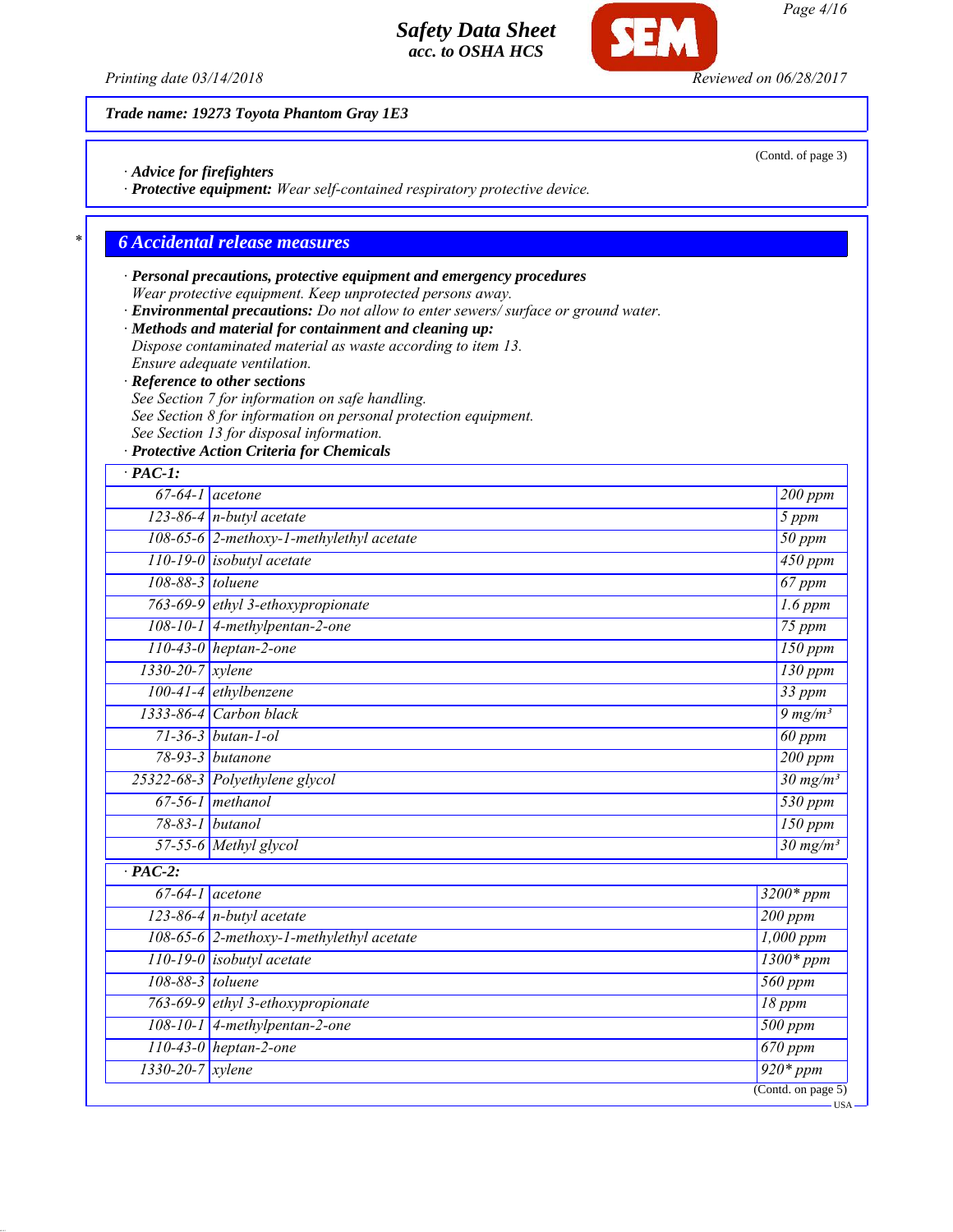

*Printing date 03/14/2018 Reviewed on 06/28/2017*

*Trade name: 19273 Toyota Phantom Gray 1E3*

|                      |                                          | (Contd. of page 4)        |
|----------------------|------------------------------------------|---------------------------|
|                      | $100-41-4$ ethylbenzene                  | $1100*ppm$                |
|                      | $1333-86-4$ Carbon black                 | 99 mg/m $3$               |
|                      | $71 - 36 - 3$ butan-1-ol                 | 800 ppm                   |
|                      | $78-93-3$ butanone                       | $2700*ppm$                |
|                      | 25322-68-3 Polyethylene glycol           | $1,300$ mg/m <sup>3</sup> |
|                      | $67-56-1$ methanol                       | 2,100 ppm                 |
|                      | $78-83-1$ butanol                        | $1,300$ ppm               |
|                      | $\overline{57-55}$ -6 Methyl glycol      | $1,300$ mg/m <sup>3</sup> |
| $\overline{PAC-3}$ : |                                          |                           |
| $67-64-1$ acetone    |                                          | $5700*ppm$                |
|                      | $123-86-4$ n-butyl acetate               | $3000*ppm$                |
|                      | 108-65-6 2-methoxy-1-methylethyl acetate | $5000*ppm$                |
|                      | $110-19-0$ isobutyl acetate              | $7500**$ ppm              |
| 108-88-3 toluene     |                                          | 3700* ppm                 |
|                      | 763-69-9 ethyl 3-ethoxypropionate        | $110$ ppm                 |
|                      | $108-10-1$ 4-methylpentan-2-one          | $3000*ppm$                |
|                      | $110-43-0$ heptan-2-one                  | $4000*ppm$                |
| 1330-20-7 xylene     |                                          | $2500*ppm$                |
|                      | $100-41-4$ ethylbenzene                  | $1800*ppm$                |
|                      | 1333-86-4 Carbon black                   | 590 mg/m <sup>3</sup>     |
|                      | $71-36-3$ butan-1-ol                     | $8000**ppm$               |
|                      | 78-93-3 butanone                         | $4000*$ ppm               |
|                      | 25322-68-3 Polyethylene glycol           | 7,700 $mg/m^3$            |
|                      | $67-56-1$ methanol                       | $7200*ppm$                |
| 78-83-1 butanol      |                                          | $8000*$ ppm               |
|                      | 57-55-6 Methyl glycol                    | 7,900 $mg/m^3$            |

### *\* 7 Handling and storage*

*· Handling:*

*· Precautions for safe handling No special measures required.*

*· Information about protection against explosions and fires:*

*Do not spray on a naked flame or any incandescent material.*

*Keep ignition sources away - Do not smoke.*

*Pressurized container: protect from sunlight and do not expose to temperatures exceeding 50°C, i.e. electric lights. Do not pierce or burn, even after use.*

*· Conditions for safe storage, including any incompatibilities*

*· Storage:*

*· Requirements to be met by storerooms and receptacles:*

*Observe official regulations on storing packagings with pressurized containers.*

*· Information about storage in one common storage facility: Store away from oxidizing agents.*

*· Further information about storage conditions: Keep receptacle tightly sealed.*

(Contd. on page 6)

 $-<sub>USA</sub>$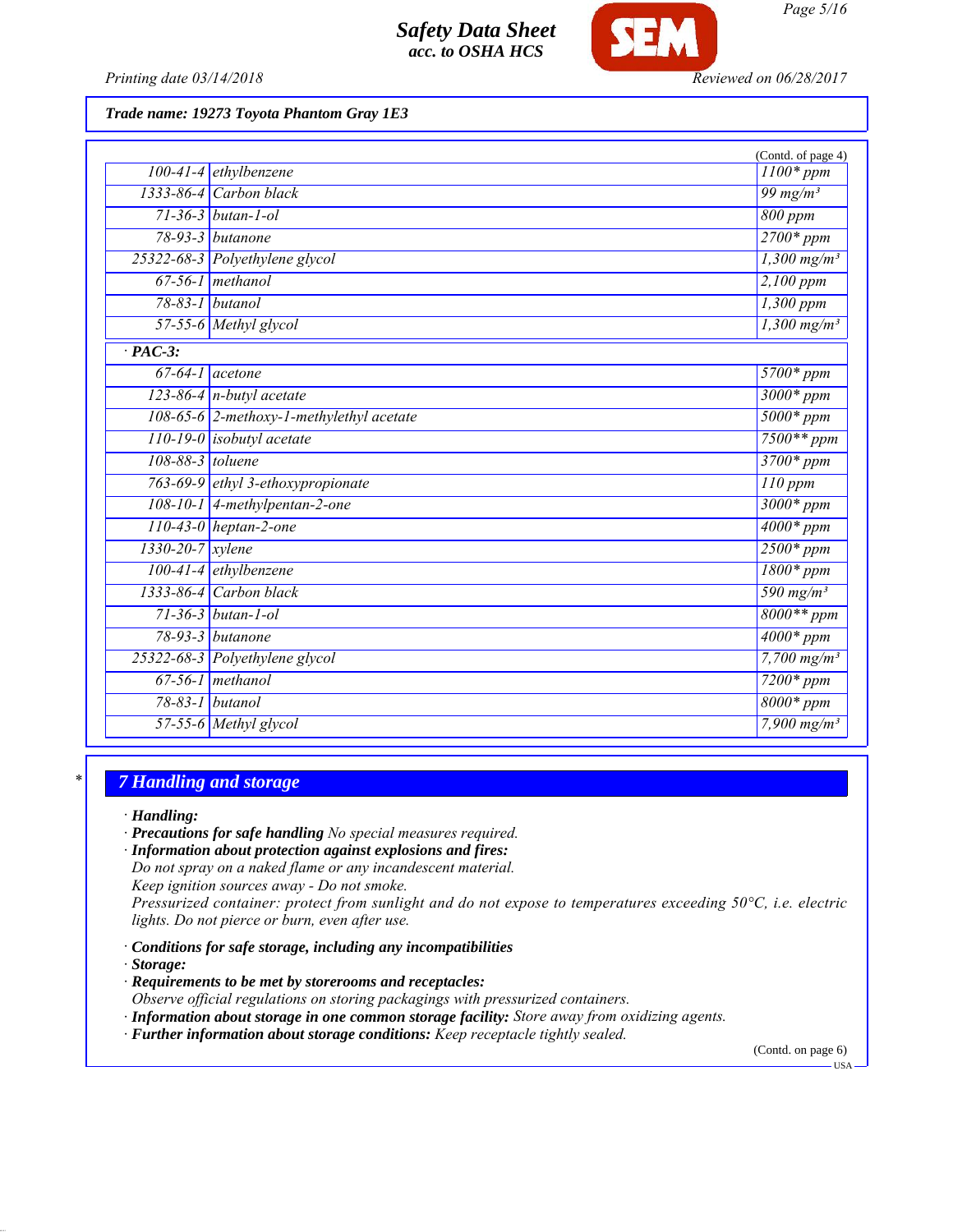*Printing date 03/14/2018 Reviewed on 06/28/2017*

*Trade name: 19273 Toyota Phantom Gray 1E3*

*· Specific end use(s) No further relevant information available.*

### *\* 8 Exposure controls/personal protection*

*· Additional information about design of technical systems: No further data; see item 7.*

*· Control parameters*

### *· Components with limit values that require monitoring at the workplace:*

*The following constituents are the only constituents of the product which have a PEL, TLV or other recommended exposure limit.*

*At this time, the other constituents have no known exposure limits.*

|            | 67-64-1 acetone                                                                                                 |
|------------|-----------------------------------------------------------------------------------------------------------------|
| PEL        | Long-term value: $2400$ mg/m <sup>3</sup> , 1000 ppm                                                            |
| <b>REL</b> | Long-term value: 590 mg/m <sup>3</sup> , 250 ppm                                                                |
| TLV        | Short-term value: $1187$ mg/m <sup>3</sup> , 500 ppm<br>Long-term value: 594 mg/m <sup>3</sup> , 250 ppm<br>BEI |
|            | 123-86-4 n-butyl acetate                                                                                        |
| PEL        | Long-term value: 710 mg/m <sup>3</sup> , 150 ppm                                                                |
| <b>REL</b> | Long-term value: $950$ mg/m <sup>3</sup> , 200 ppm                                                              |
| TLV        | Short-term value: 712 mg/m <sup>3</sup> , 150 ppm<br>Long-term value: 238 mg/m <sup>3</sup> , 50 ppm            |
|            | 108-65-6 2-methoxy-1-methylethyl acetate                                                                        |
|            | WEEL Long-term value: 50 ppm                                                                                    |
|            | 110-19-0 isobutyl acetate                                                                                       |
| <b>PEL</b> | Long-term value: 700 mg/m <sup>3</sup> , 150 ppm                                                                |
| <b>REL</b> | Long-term value: $700$ mg/m <sup>3</sup> , 150 ppm                                                              |
| TLV        | Short-term value: $712$ mg/m <sup>3</sup> , 150 ppm                                                             |
|            | Long-term value: 238 mg/m <sup>3</sup> , 50 ppm                                                                 |
|            | 108-88-3 toluene                                                                                                |
| PEL        | Long-term value: 200 ppm<br>Ceiling limit value: 300; 500* ppm<br>*10-min peak per 8-hr shift                   |
| <b>REL</b> | Short-term value: $560$ mg/m <sup>3</sup> , 150 ppm                                                             |
|            | Long-term value: 375 mg/m <sup>3</sup> , 100 ppm                                                                |
| TLV        | Long-term value: 75 mg/m <sup>3</sup> , 20 ppm<br>BEI                                                           |
|            | 108-10-1 4-methylpentan-2-one                                                                                   |
| <b>PEL</b> | Long-term value: $410$ mg/m <sup>3</sup> , 100 ppm                                                              |
| REL        | Short-term value: $300$ mg/m <sup>3</sup> , 75 ppm                                                              |
|            | Long-term value: 205 mg/m <sup>3</sup> , 50 ppm                                                                 |
| TLV        | Short-term value: $307 \text{ mg/m}^3$ , 75 ppm                                                                 |
|            | Long-term value: 82 mg/m <sup>3</sup> , 20 ppm<br>BEI                                                           |
|            | (Contd. on page $7$ )                                                                                           |
|            |                                                                                                                 |

*Page 6/16*

(Contd. of page 5)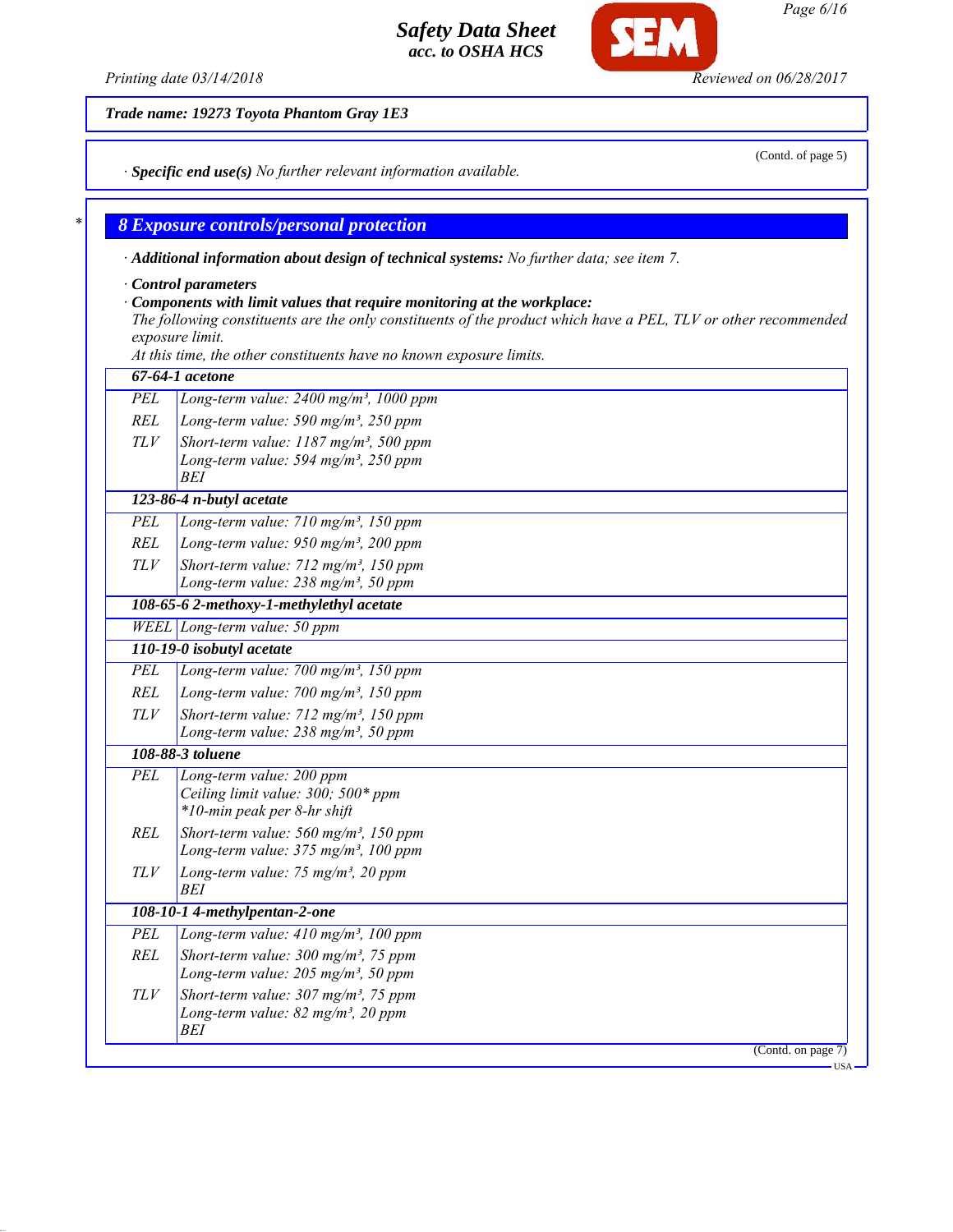

*100-41-4 ethylbenzene*

*Trade name: 19273 Toyota Phantom Gray 1E3*

*PEL Long-term value: 435 mg/m³, 100 ppm*

*Page 7/16*

(Contd. of page 6)

# **SEM**

| <b>REL</b> | Short-term value: $545$ mg/m <sup>3</sup> , 125 ppm<br>Long-term value: 435 mg/m <sup>3</sup> , 100 ppm |                    |
|------------|---------------------------------------------------------------------------------------------------------|--------------------|
|            |                                                                                                         |                    |
| TLV        | Long-term value: $87$ mg/m <sup>3</sup> , 20 ppm<br>BEI                                                 |                    |
|            | · Ingredients with biological limit values:                                                             |                    |
|            | $67-64-1$ acetone                                                                                       |                    |
|            | $BEI$ 50 mg/L                                                                                           |                    |
|            | Medium: urine                                                                                           |                    |
|            | Time: end of shift                                                                                      |                    |
|            | Parameter: Acetone (nonspecific)                                                                        |                    |
|            | 108-88-3 toluene                                                                                        |                    |
|            | $BEI$ 0.02 mg/L                                                                                         |                    |
|            | Medium: blood                                                                                           |                    |
|            | Time: prior to last shift of workweek                                                                   |                    |
|            | Parameter: Toluene                                                                                      |                    |
|            | $0.03$ mg/L                                                                                             |                    |
|            | Medium: urine                                                                                           |                    |
|            | Time: end of shift                                                                                      |                    |
|            | Parameter: Toluene                                                                                      |                    |
|            | $0.3$ mg/g creatinine                                                                                   |                    |
|            | Medium: urine                                                                                           |                    |
|            | Time: end of shift                                                                                      |                    |
|            | Parameter: o-Cresol with hydrolysis (background)                                                        |                    |
|            | 108-10-1 4-methylpentan-2-one                                                                           |                    |
|            | $BEI$ 1 mg/L                                                                                            |                    |
|            | Medium: urine                                                                                           |                    |
|            | Time: end of shift                                                                                      |                    |
|            | Parameter: MIBK                                                                                         |                    |
|            | 100-41-4 ethylbenzene                                                                                   |                    |
|            | BEI $0.7$ g/g creatinine                                                                                |                    |
|            | Medium: urine                                                                                           |                    |
|            | Time: end of shift at end of workweek                                                                   |                    |
|            | Parameter: Sum of mandelic acid and phenylglyoxylic acid (nonspecific, semi-quantitative)               |                    |
|            | Medium: end-exhaled air                                                                                 |                    |
|            | Time: not critical                                                                                      |                    |
|            | Parameter: Ethyl benzene (semi-quantitative)                                                            |                    |
|            | Additional information: The lists that were valid during the creation were used as basis.               |                    |
|            |                                                                                                         |                    |
|            | · Exposure controls                                                                                     |                    |
|            | · Personal protective equipment:<br>· General protective and hygienic measures:                         |                    |
|            | Keep away from foodstuffs, beverages and feed.                                                          |                    |
|            | Immediately remove all soiled and contaminated clothing.                                                |                    |
|            |                                                                                                         | (Contd. on page 8) |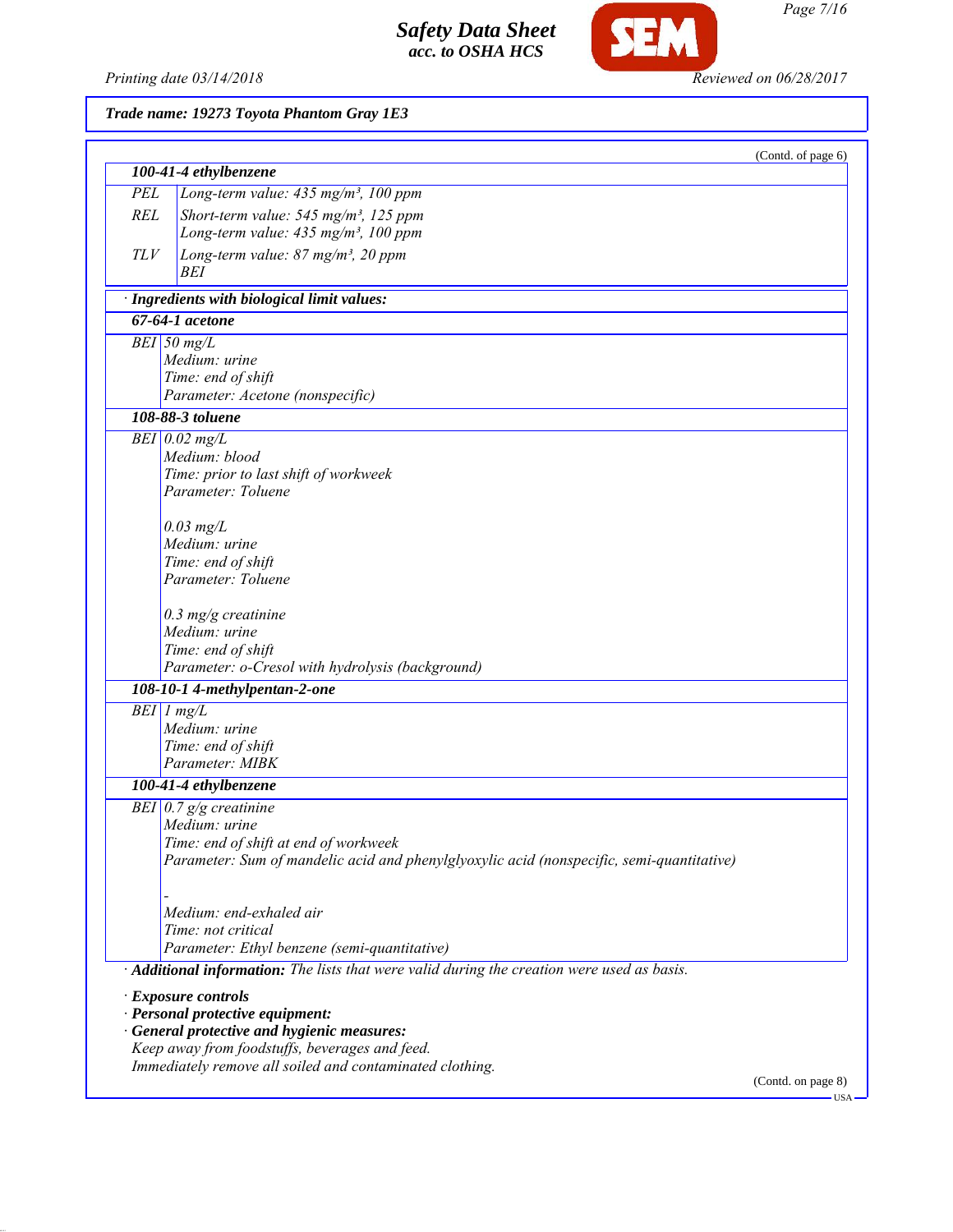

### *Trade name: 19273 Toyota Phantom Gray 1E3*



| $\cdot$ Appearance:                                                                                |                               |                    |
|----------------------------------------------------------------------------------------------------|-------------------------------|--------------------|
| Form:                                                                                              | Aerosol                       |                    |
| Color:                                                                                             | Silver grey                   |                    |
| $\cdot$ Odor:                                                                                      | Characteristic                |                    |
| · Odor threshold:                                                                                  | Not determined.               |                    |
| $\cdot$ pH-value:                                                                                  | Not determined.               |                    |
| $\cdot$ Change in condition<br>Melting point/Melting range:<br><b>Boiling point/Boiling range:</b> | Undetermined.<br>55.8-56.6 °C |                    |
| $\cdot$ Flash point:                                                                               | $-103$ °C                     |                    |
| · Flammability (solid, gaseous):                                                                   | Not applicable.               |                    |
| $\cdot$ Ignition temperature:                                                                      | 370 °C                        |                    |
|                                                                                                    |                               | (Contd. on page 9) |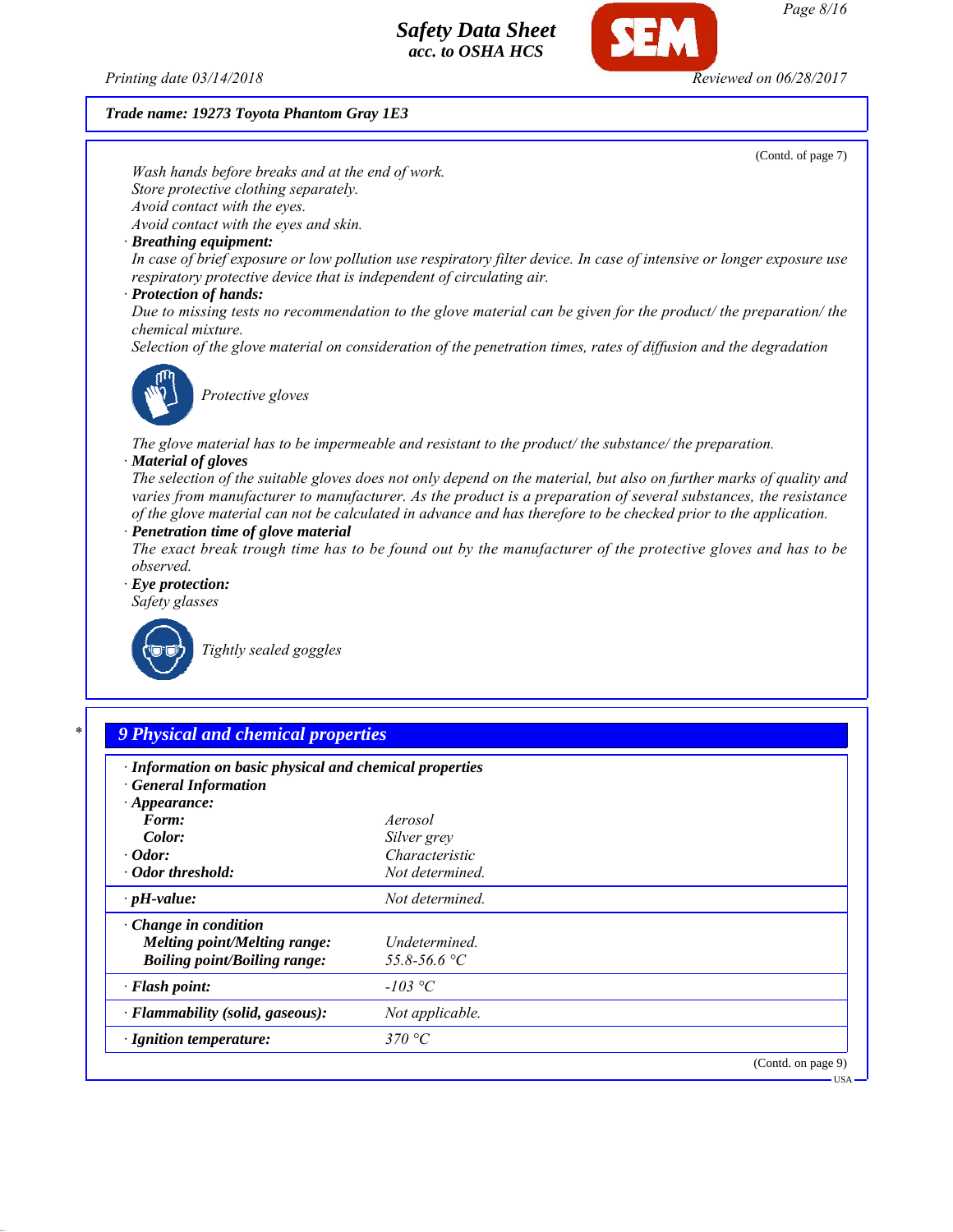



*Page 9/16*

*Printing date 03/14/2018 Reviewed on 06/28/2017*

*Trade name: 19273 Toyota Phantom Gray 1E3*

|                                                            | (Contd. of page 8)                                                          |
|------------------------------------------------------------|-----------------------------------------------------------------------------|
| · Decomposition temperature:                               | Not determined.                                                             |
| · Auto igniting:                                           | Product is not selfigniting.                                                |
| · Danger of explosion:                                     | In use, may form flammable/explosive vapour-air mixture.<br>Avoid high heat |
| · Explosion limits:                                        |                                                                             |
| Lower:                                                     | $1.9$ Vol %                                                                 |
| Upper:                                                     | $13$ Vol $\%$                                                               |
| $\cdot$ Vapor pressure at 20 $\cdot$ C:                    | $233$ hPa                                                                   |
| $\cdot$ Density at 20 $\cdot$ C:                           | $0.75095$ g/cm <sup>3</sup>                                                 |
| · Relative density                                         | Not determined.                                                             |
| · Vapor density                                            | Not determined                                                              |
| $\cdot$ Evaporation rate                                   | Not applicable.                                                             |
| · Solubility in / Miscibility with                         |                                                                             |
| Water:                                                     | Not miscible or difficult to mix.                                           |
| · Partition coefficient (n-octanol/water): Not determined. |                                                                             |
| · Viscosity:                                               |                                                                             |
| Dynamic:                                                   | Not determined                                                              |
| Kinematic:                                                 | Not determined.                                                             |
| · Solvent content:                                         |                                                                             |
| Organic solvents:                                          | 92.8%                                                                       |
| Water:                                                     | $0.0\%$                                                                     |
| <b>VOC</b> content:                                        | 62.76%                                                                      |
|                                                            | 660.0 g/l / 5.51 lb/gl                                                      |
| <b>Solids content:</b>                                     | $7.2\%$                                                                     |
| $\cdot$ Other information                                  | No further relevant information available.                                  |

## *10 Stability and reactivity*

*· Reactivity No further relevant information available.*

*· Chemical stability*

- *· Thermal decomposition / conditions to be avoided: No decomposition if used according to specifications.*
- *· Possibility of hazardous reactions No dangerous reactions known.*
- *· Conditions to avoid No further relevant information available.*
- *· Incompatible materials: No further relevant information available.*
- *· Hazardous decomposition products:*

*Nitrogen oxides*

*Hydrocarbons*

*Carbon monoxide and carbon dioxide*

(Contd. on page 10)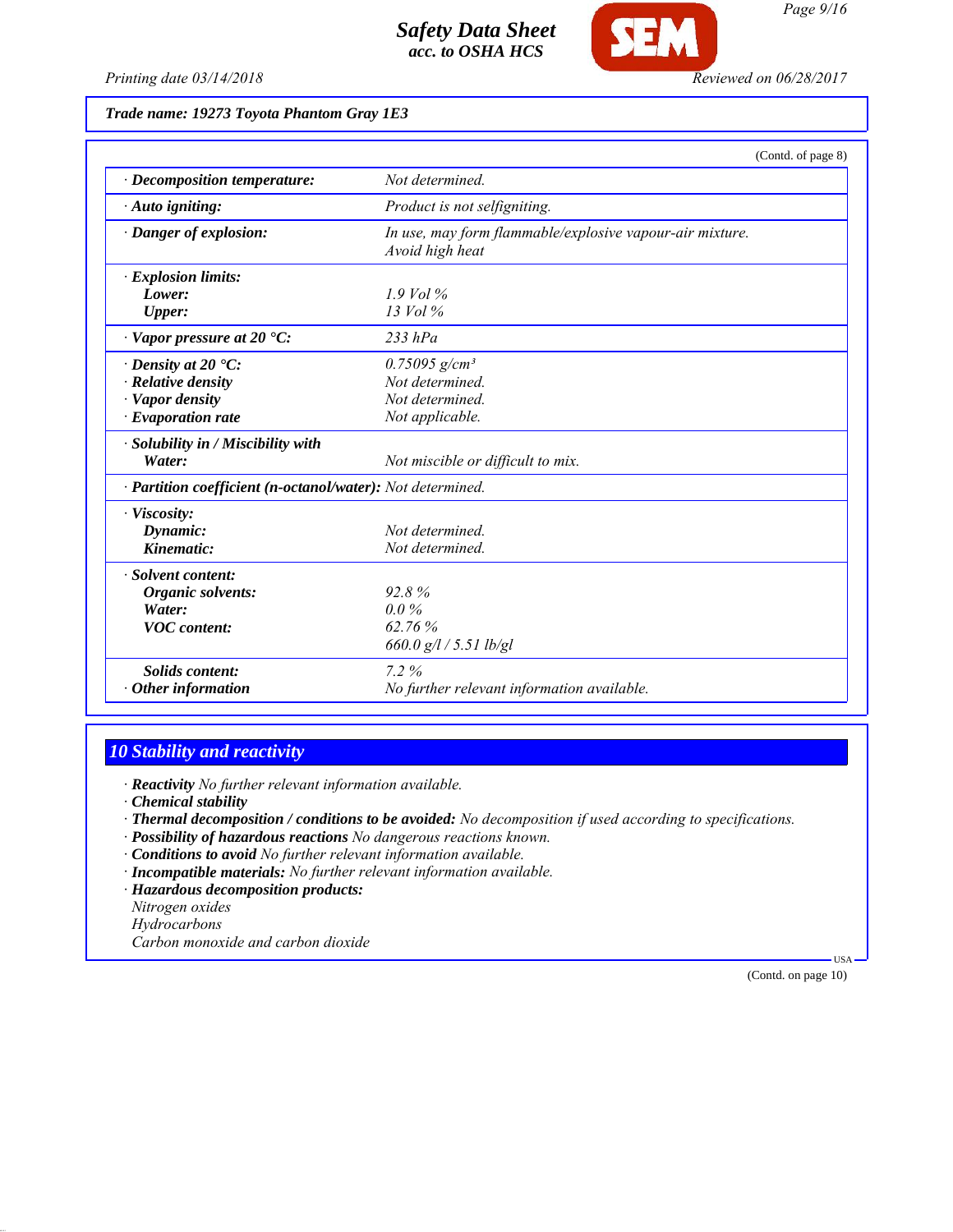

*Page 10/16*

*Printing date 03/14/2018 Reviewed on 06/28/2017*

*Trade name: 19273 Toyota Phantom Gray 1E3*

(Contd. of page 9)

| · LD/LC50 values that are relevant for classification:                                                                                                                                                                                                                                                                                    |                                                              |  |                               |
|-------------------------------------------------------------------------------------------------------------------------------------------------------------------------------------------------------------------------------------------------------------------------------------------------------------------------------------------|--------------------------------------------------------------|--|-------------------------------|
| 108-88-3 toluene                                                                                                                                                                                                                                                                                                                          |                                                              |  |                               |
| Oral                                                                                                                                                                                                                                                                                                                                      | LD50<br>$5,000$ mg/kg (rat)                                  |  |                               |
| Dermal                                                                                                                                                                                                                                                                                                                                    | LD50<br>$12,124$ mg/kg (rabbit)                              |  |                               |
|                                                                                                                                                                                                                                                                                                                                           | Inhalative $LC50/4 h \overline{)5,320 \text{ mg}}/1$ (mouse) |  |                               |
| $\cdot$ on the skin: No irritant effect.<br>on the eye: Irritating effect.<br>· Sensitization: No sensitizing effects known.<br>· Additional toxicological information:<br>The product shows the following dangers according to internally approved calculation methods for preparations:<br><i>Irritant</i><br>· Carcinogenic categories |                                                              |  |                               |
|                                                                                                                                                                                                                                                                                                                                           | · IARC (International Agency for Research on Cancer)         |  |                               |
| 108-88-3 toluene                                                                                                                                                                                                                                                                                                                          |                                                              |  | $\mathfrak{Z}$                |
|                                                                                                                                                                                                                                                                                                                                           | 108-10-1 4-methylpentan-2-one                                |  | 2B                            |
| $1330-20-7$ xylene                                                                                                                                                                                                                                                                                                                        |                                                              |  | 3                             |
|                                                                                                                                                                                                                                                                                                                                           | $100-41-4$ ethylbenzene                                      |  | 2B                            |
|                                                                                                                                                                                                                                                                                                                                           | $1333-86-4$ Carbon black                                     |  |                               |
| 14807-96-6 Talc                                                                                                                                                                                                                                                                                                                           |                                                              |  | 2B<br>$\overline{\mathbf{3}}$ |

# *\* 12 Ecological information*

*· Toxicity*

- *· Aquatic toxicity: No further relevant information available.*
- *· Persistence and degradability No further relevant information available.*
- *· Behavior in environmental systems:*
- *· Bioaccumulative potential No further relevant information available.*
- *· Mobility in soil No further relevant information available.*
- *· Additional ecological information:*

*· General notes:*

*Water hazard class 3 (Self-assessment): extremely hazardous for water*

*Do not allow product to reach ground water, water course or sewage system, even in small quantities. Danger to drinking water if even extremely small quantities leak into the ground.*

- *· Results of PBT and vPvB assessment*
- *· PBT: Not applicable.*
- *· vPvB: Not applicable.*

(Contd. on page 11)

USA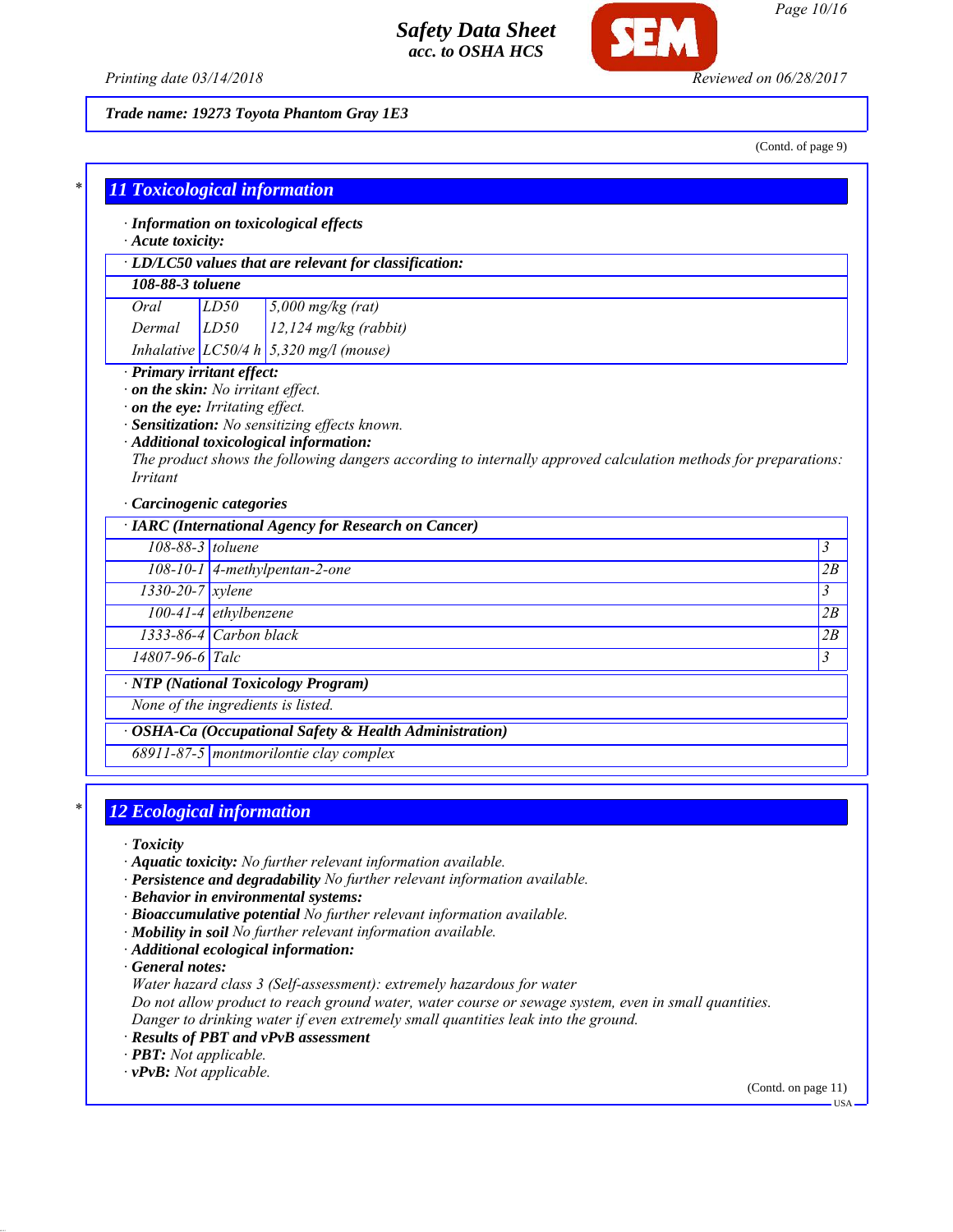*Printing date 03/14/2018 Reviewed on 06/28/2017*

(Contd. of page 10)

*Trade name: 19273 Toyota Phantom Gray 1E3*

*· Other adverse effects No further relevant information available.*

### *13 Disposal considerations*

*· Waste treatment methods*

*· Recommendation:*

*Must not be disposed of together with household garbage. Do not allow product to reach sewage system.*

- *· Uncleaned packagings:*
- *· Recommendation: Disposal must be made according to official regulations.*

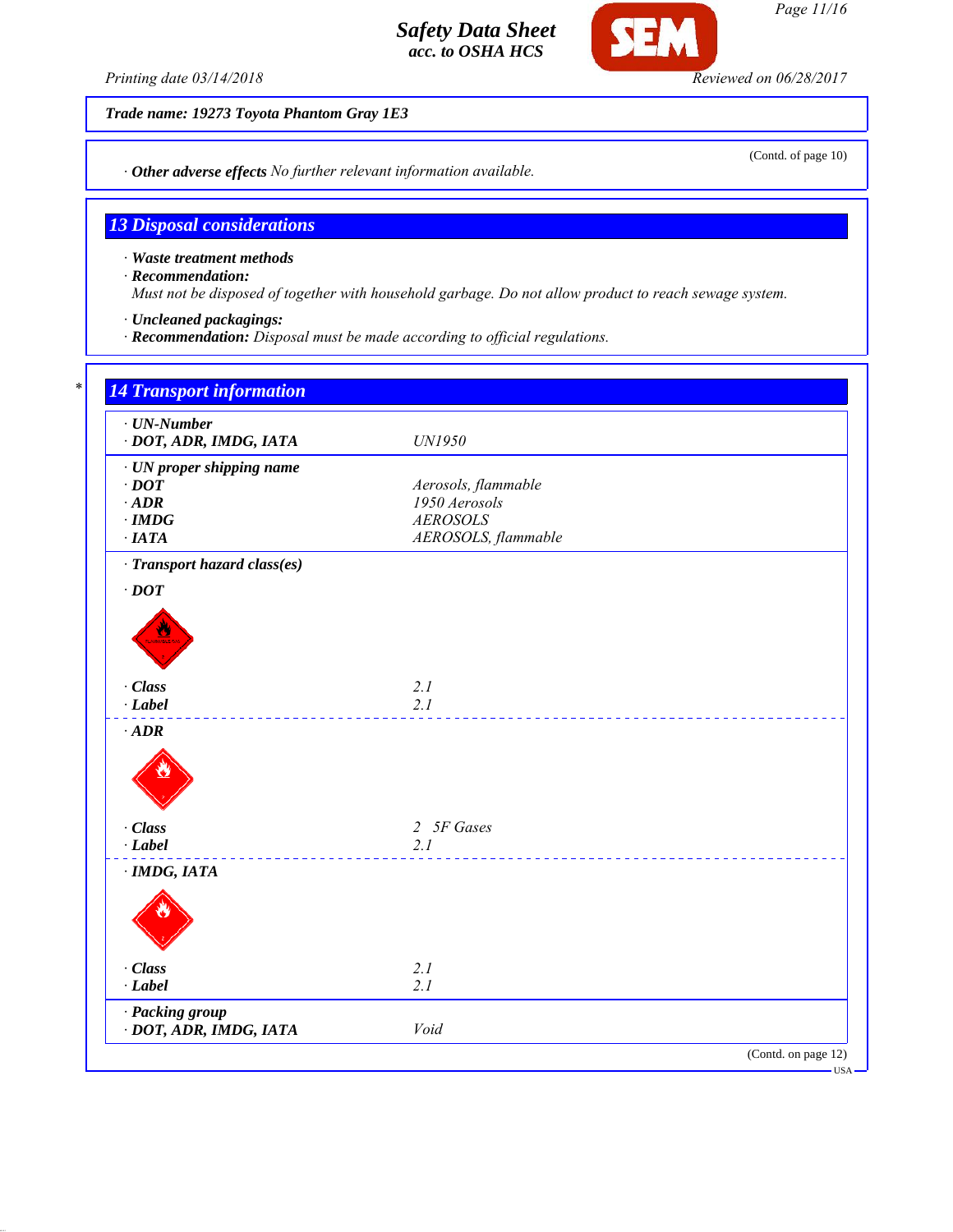

**SEM** 

*Trade name: 19273 Toyota Phantom Gray 1E3*

|                                                                                              | (Contd. of page 11)                                                                                                                                                                                                                                                                                                          |
|----------------------------------------------------------------------------------------------|------------------------------------------------------------------------------------------------------------------------------------------------------------------------------------------------------------------------------------------------------------------------------------------------------------------------------|
| · Environmental hazards:<br>$\cdot$ Marine pollutant:                                        | No                                                                                                                                                                                                                                                                                                                           |
| · Special precautions for user<br>· EMS Number:<br>· Stowage Code<br><b>Segregation Code</b> | Warning: Gases<br>$F$ -D,S-U<br>SW1 Protected from sources of heat.<br>SW22 For AEROSOLS with a maximum capacity of 1 litre:<br>Category A. For AEROSOLS with a capacity above 1 litre:<br>Category B. For WASTE AEROSOLS: Category C, Clear of living<br>quarters.<br>SG69 For AEROSOLS with a maximum capacity of 1 litre: |
|                                                                                              | Segregation as for class 9. Stow "separated from" class 1 except for<br>division 1.4. For AEROSOLS with a capacity above 1 litre:<br>Segregation as for the appropriate subdivision of class 2. For<br>WASTE AEROSOLS: Segregation as for the appropriate subdivision<br>of class 2.                                         |
| Transport in bulk according to Annex II of<br><b>MARPOL73/78 and the IBC Code</b>            | Not applicable.                                                                                                                                                                                                                                                                                                              |
| $\cdot$ Transport/Additional information:                                                    |                                                                                                                                                                                                                                                                                                                              |
| $\cdot$ DOT<br>• Quantity limitations                                                        | On passenger aircraft/rail: 75 kg<br>On cargo aircraft only: 150 kg                                                                                                                                                                                                                                                          |
| $\cdot$ ADR<br>$\cdot$ Excepted quantities (EQ)                                              | $Code$ : $E0$<br>Not permitted as Excepted Quantity                                                                                                                                                                                                                                                                          |
| $\cdot$ IMDG<br>$\cdot$ Limited quantities (LQ)<br>$\cdot$ Excepted quantities (EQ)          | II.<br>Code: E0<br>Not permitted as Excepted Quantity                                                                                                                                                                                                                                                                        |
| · UN "Model Regulation":                                                                     | <b>UN 1950 AEROSOLS, 2.1</b>                                                                                                                                                                                                                                                                                                 |

# *\* 15 Regulatory information*

*· Safety, health and environmental regulations/legislation specific for the substance or mixture · Sara*

|                                                   | · Section 355 (extremely hazardous substances): |  |  |
|---------------------------------------------------|-------------------------------------------------|--|--|
|                                                   | None of the ingredient is listed.               |  |  |
| · Section 313 (Specific toxic chemical listings): |                                                 |  |  |
| 108-88-3 toluene                                  |                                                 |  |  |
|                                                   | Acrylic Resin                                   |  |  |
|                                                   | $108-10-1$ 4-methylpentan-2-one                 |  |  |
|                                                   | $7429 - 90 - 5$ aluminium                       |  |  |
| $1330 - 20 - 7$ <i>xylene</i>                     |                                                 |  |  |
|                                                   | $\overline{100}$ -41-4 ethylbenzene             |  |  |
|                                                   | $71 - 36 - 3$ butan-1-ol                        |  |  |
|                                                   | (Contd. on page 13)                             |  |  |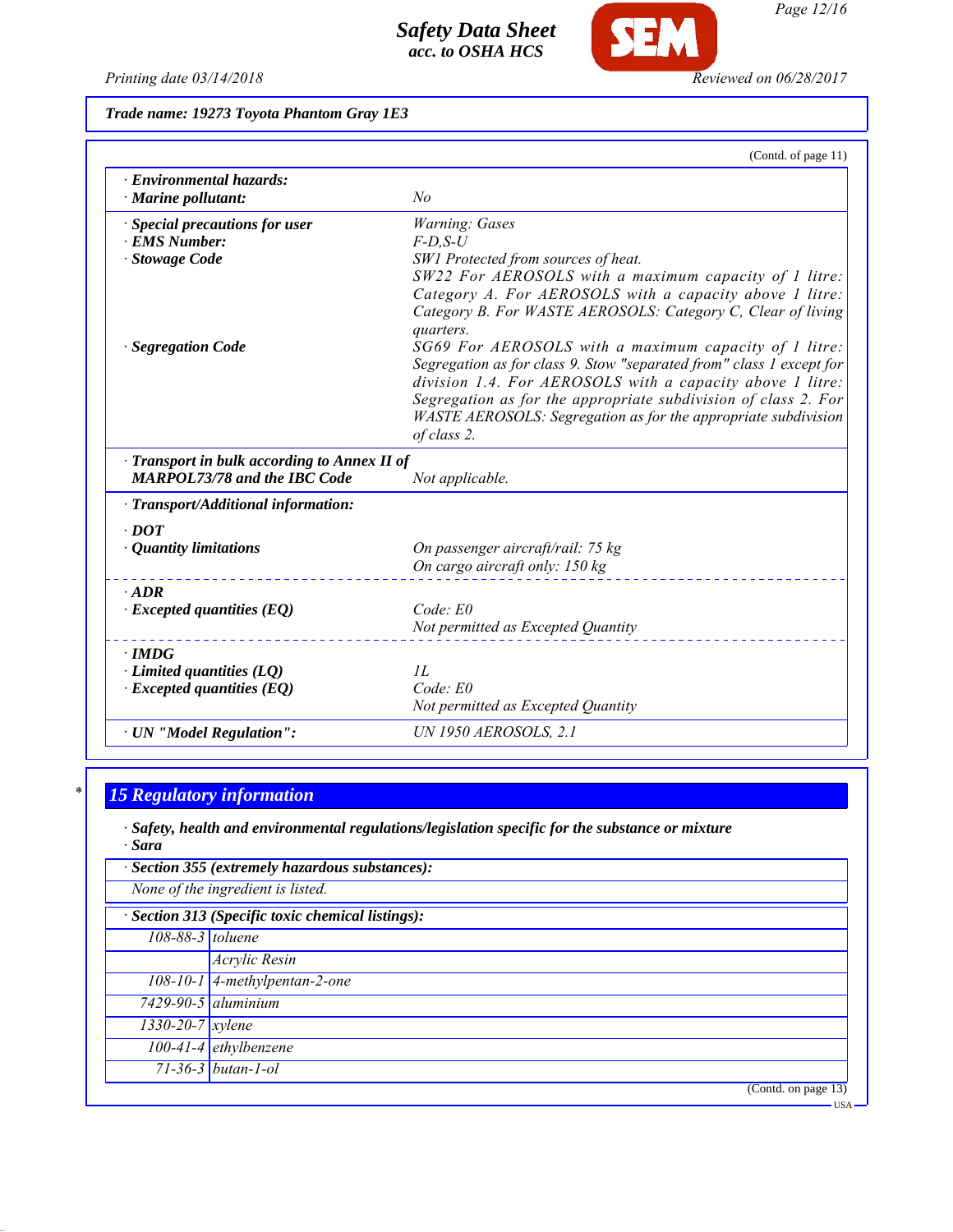

*Page 13/16*

Printing date 03/14/2018 **Reviewed on 06/28/2017** 

*Trade name: 19273 Toyota Phantom Gray 1E3*

|                    | (Contd. of page 12)                                                                                                                                                                                                    |
|--------------------|------------------------------------------------------------------------------------------------------------------------------------------------------------------------------------------------------------------------|
| $78-93-3$ butanone |                                                                                                                                                                                                                        |
| 14807-96-6 Talc    |                                                                                                                                                                                                                        |
| $67-56-1$ methanol |                                                                                                                                                                                                                        |
|                    | · TSCA (Toxic Substances Control Act):                                                                                                                                                                                 |
| $67-64-1$ acetone  |                                                                                                                                                                                                                        |
|                    | 123-86-4 $n$ -butyl acetate                                                                                                                                                                                            |
|                    | 108-65-6 2-methoxy-1-methylethyl acetate                                                                                                                                                                               |
|                    | $110-19-0$ isobutyl acetate                                                                                                                                                                                            |
| $108-88-3$ toluene |                                                                                                                                                                                                                        |
|                    | 9004-36-8 Cellulose Acetate Butyrate                                                                                                                                                                                   |
|                    | 763-69-9 ethyl 3-ethoxypropionate                                                                                                                                                                                      |
|                    | $108-10-1$ 4-methylpentan-2-one                                                                                                                                                                                        |
|                    | $110-43-0$ heptan-2-one                                                                                                                                                                                                |
|                    | $7429 - 90 - 5$ aluminium                                                                                                                                                                                              |
| $1330-20-7$ xylene |                                                                                                                                                                                                                        |
|                    | 16883-83-3 benzyl 3-isobutryloxy-1-isopropyl-2-2-dimethylpropyl phthalate                                                                                                                                              |
|                    | $100-41-4$ ethylbenzene                                                                                                                                                                                                |
|                    | 1333-86-4 Carbon black                                                                                                                                                                                                 |
|                    | $71 - 36 - 3$ butan-1-ol                                                                                                                                                                                               |
|                    | 51274-00-1 YELLOW IRON OXIDE                                                                                                                                                                                           |
|                    | $41556-26-7$ bis(1,2,2,6,6-Pentamethyl-4-piperidinyl) sebacate                                                                                                                                                         |
|                    | 104810-48-2 poly(oxy-1,2-ethanediyl), a-[3-[3-(2H-benzotriazol-2-yl)-5-(1,1-dimethylethyl)-4-hydroxyphenyl]-<br>l-oxopropyl]-ω-hydroxy-                                                                                |
|                    | 104810-47-1 poly(oxy-1,2-ethanediyl), a-[3-[3-(2H-benzotriazol-2-yl)-5-(1,1-dimethylethyl)-4-hydroxyphenyl]-<br>1-oxopropyl]-ω-[3-[3-(2H- benzotriazol-2-yl)-5-(1,1-dimethylethyl)-4-hydroxyphenyl]-1-<br>oxopropoxy]- |
|                    | 1332-37-2 Iron oxide                                                                                                                                                                                                   |
|                    | 78-93-3 butanone                                                                                                                                                                                                       |
|                    | 147-14-8 Phthalocyanine Blue                                                                                                                                                                                           |
|                    | $82919-37-7$ Methyl (1,2,2,6,6,- pentamethyl-4-piperidinyl) sebacate                                                                                                                                                   |
|                    | 25322-68-3 Polyethylene glycol                                                                                                                                                                                         |
|                    | 68911-87-5 montmorilontie clay complex                                                                                                                                                                                 |
|                    | 61791-55-7 Amines, N-tallow alkyltrimethylenedi-                                                                                                                                                                       |
|                    | 106-79-6 Dimethyl sebacate(Impurity)                                                                                                                                                                                   |
| 14807-96-6 Talc    |                                                                                                                                                                                                                        |
|                    | $67-56-1$ methanol                                                                                                                                                                                                     |
|                    | 2403-89-6 4-Piperidinol, 1,2,2,6,6 pentamethyl- (Impurity)                                                                                                                                                             |
|                    | TSCA new (21st Century Act) (Substances not listed)                                                                                                                                                                    |
|                    | 68476-86-8 Petroleum gases, liquefied, sweetened                                                                                                                                                                       |
| · Proposition 65   |                                                                                                                                                                                                                        |
|                    | <b>Chemicals known to cause cancer:</b>                                                                                                                                                                                |
|                    | $108-10-1$ 4-methylpentan-2-one                                                                                                                                                                                        |
|                    | (Contd. on page $14$ )<br><b>USA</b>                                                                                                                                                                                   |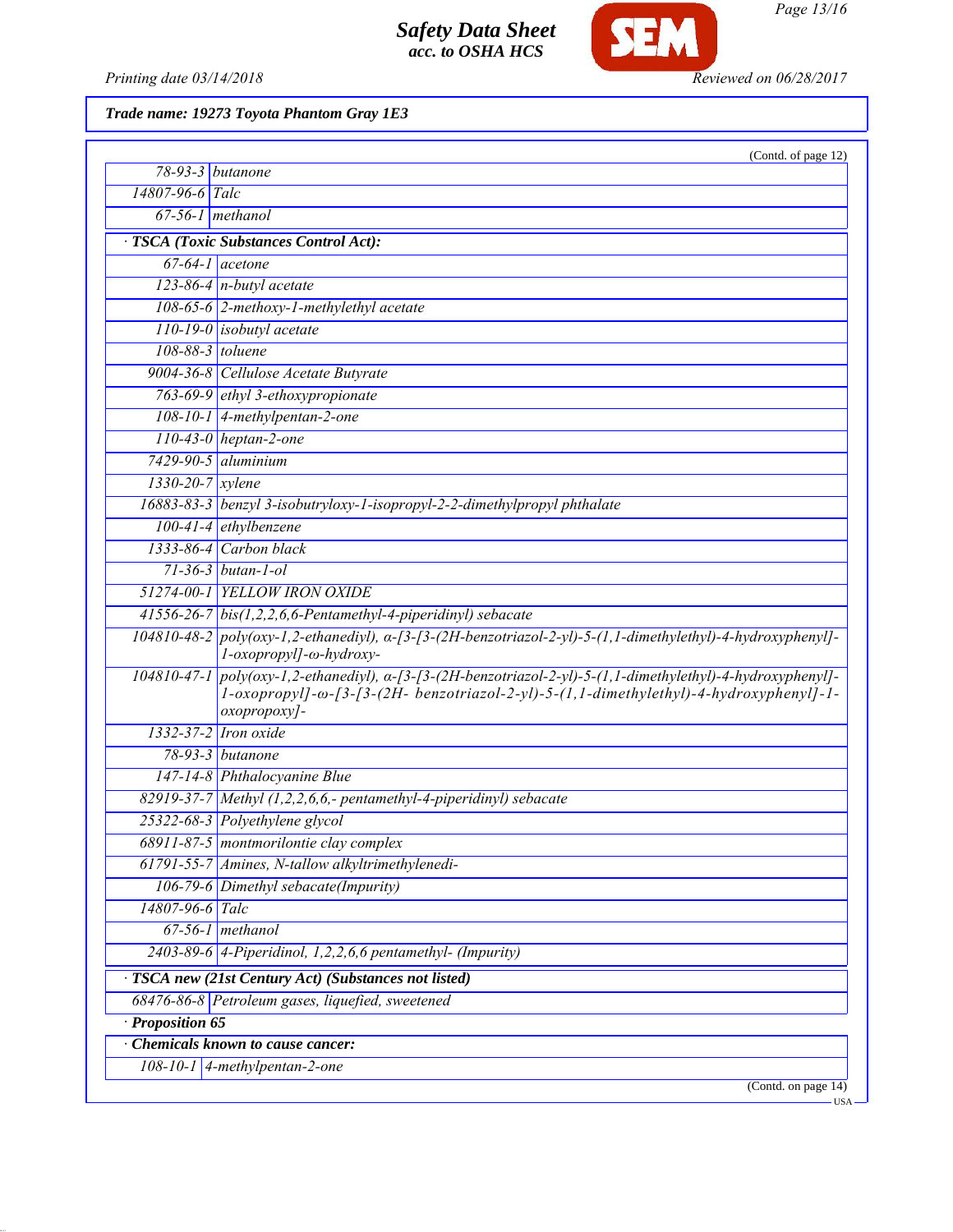

*Page 14/16*

*Printing date 03/14/2018 Reviewed on 06/28/2017*

*Trade name: 19273 Toyota Phantom Gray 1E3*

|                                                                    |                                                             | (Contd. of page 13) |  |
|--------------------------------------------------------------------|-------------------------------------------------------------|---------------------|--|
| $\sqrt{1330-20-7}$ xylene                                          |                                                             |                     |  |
|                                                                    | 100-41-4 ethylbenzene                                       |                     |  |
|                                                                    | 1333-86-4 Carbon black                                      |                     |  |
|                                                                    | Chemicals known to cause reproductive toxicity for females: |                     |  |
|                                                                    | None of the ingredients is listed.                          |                     |  |
|                                                                    | Chemicals known to cause reproductive toxicity for males:   |                     |  |
|                                                                    | None of the ingredients is listed.                          |                     |  |
|                                                                    | · Chemicals known to cause developmental toxicity:          |                     |  |
| 108-88-3 toluene                                                   |                                                             |                     |  |
|                                                                    | 108-10-1 4-methylpentan-2-one                               |                     |  |
| $67-56-1$ methanol                                                 |                                                             |                     |  |
| · Cancerogenity categories                                         |                                                             |                     |  |
|                                                                    | <b>EPA</b> (Environmental Protection Agency)                |                     |  |
| $67-64-1$ acetone                                                  |                                                             | Ι                   |  |
| 108-88-3 toluene                                                   |                                                             | I                   |  |
|                                                                    | 108-10-1 4-methylpentan-2-one                               | Ι                   |  |
| $1330 - 20 - 7$ xylene                                             |                                                             | Ι                   |  |
|                                                                    | 100-41-4 ethylbenzene                                       | D                   |  |
|                                                                    | $71-36-3$ butan-1-ol                                        | D                   |  |
|                                                                    | 78-93-3 <i>butanone</i>                                     | Ι                   |  |
| · TLV (Threshold Limit Value established by ACGIH)                 |                                                             |                     |  |
|                                                                    | $67-64-1$ acetone                                           | A4                  |  |
| 108-88-3 toluene                                                   |                                                             | A4                  |  |
|                                                                    | $7429 - 90 - 5$ aluminium                                   | A4                  |  |
| $1330 - 20 - 7$ <i>xylene</i>                                      |                                                             | A4                  |  |
|                                                                    | $100-41-4$ ethylbenzene                                     | A <sub>3</sub>      |  |
|                                                                    | 1333-86-4 Carbon black                                      | A4                  |  |
| 14807-96-6 Talc                                                    |                                                             | A4                  |  |
| · NIOSH-Ca (National Institute for Occupational Safety and Health) |                                                             |                     |  |
|                                                                    | 1333-86-4 Carbon black                                      |                     |  |
|                                                                    | $67-56-1$ methanol                                          |                     |  |

*· GHS label elements The product is classified and labeled according to the Globally Harmonized System (GHS). · Hazard pictograms*



*· Signal word Danger*

*· Hazard-determining components of labeling: acetone toluene 4-methylpentan-2-one*

(Contd. on page 15)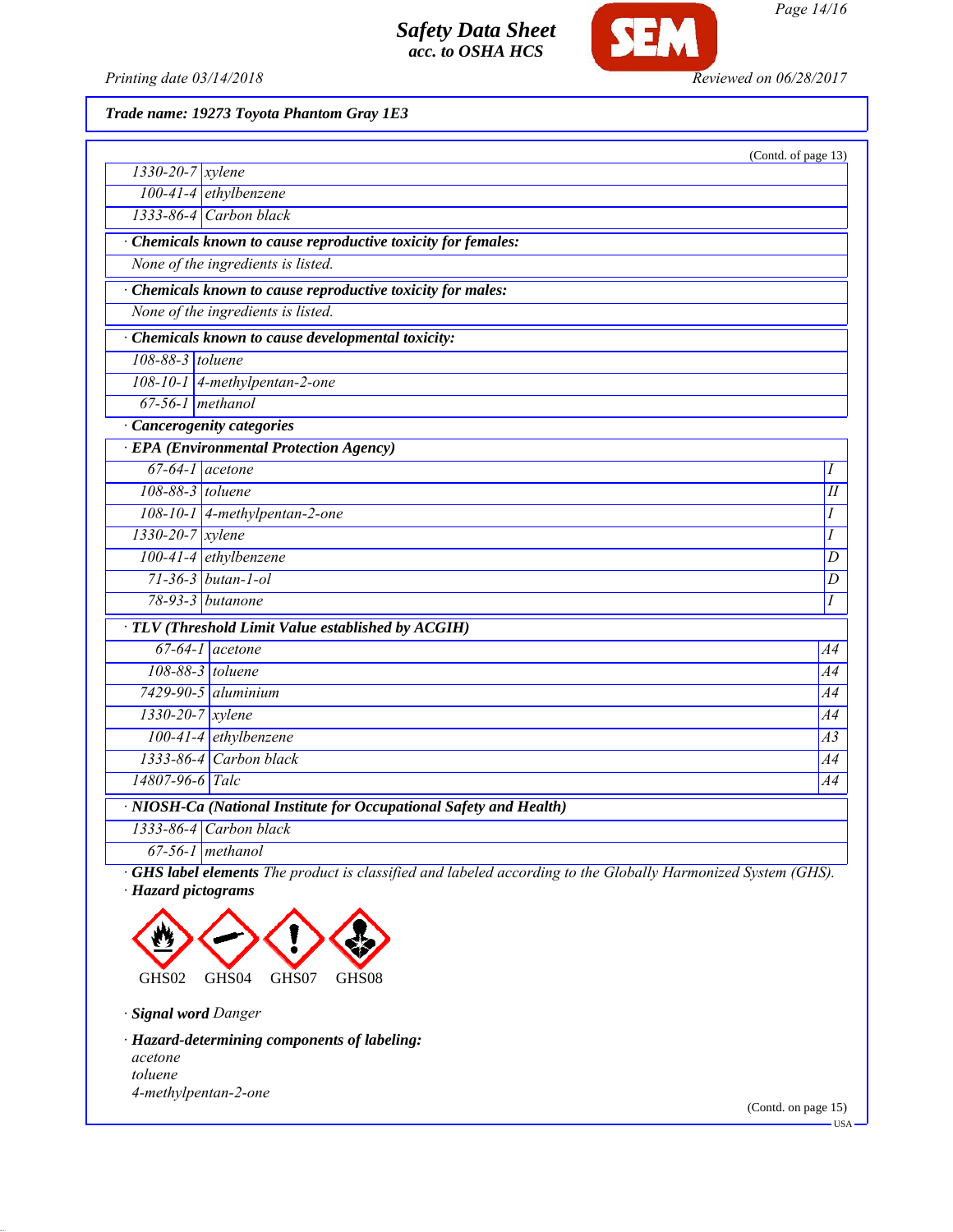

### *Trade name: 19273 Toyota Phantom Gray 1E3*

|                            | (Contd. of page 14)                                                                                                                                                                                                                                                                                                                                                                  |  |
|----------------------------|--------------------------------------------------------------------------------------------------------------------------------------------------------------------------------------------------------------------------------------------------------------------------------------------------------------------------------------------------------------------------------------|--|
| n-butyl acetate            |                                                                                                                                                                                                                                                                                                                                                                                      |  |
| · Hazard statements        |                                                                                                                                                                                                                                                                                                                                                                                      |  |
|                            | H222 Extremely flammable aerosol.                                                                                                                                                                                                                                                                                                                                                    |  |
|                            | H280 Contains gas under pressure; may explode if heated.                                                                                                                                                                                                                                                                                                                             |  |
|                            | H319 Causes serious eye irritation.                                                                                                                                                                                                                                                                                                                                                  |  |
|                            | H351 Suspected of causing cancer.                                                                                                                                                                                                                                                                                                                                                    |  |
|                            | H361 Suspected of damaging fertility or the unborn child.                                                                                                                                                                                                                                                                                                                            |  |
|                            | H336 May cause drowsiness or dizziness.                                                                                                                                                                                                                                                                                                                                              |  |
|                            | H373 May cause damage to organs through prolonged or repeated exposure.                                                                                                                                                                                                                                                                                                              |  |
| · Precautionary statements |                                                                                                                                                                                                                                                                                                                                                                                      |  |
| P <sub>201</sub>           | Obtain special instructions before use.                                                                                                                                                                                                                                                                                                                                              |  |
| P <sub>202</sub>           | Do not handle until all safety precautions have been read and understood.                                                                                                                                                                                                                                                                                                            |  |
| <i>P210</i>                | Keep away from heat/sparks/open flames/hot surfaces. - No smoking.                                                                                                                                                                                                                                                                                                                   |  |
| <i>P211</i>                | Do not spray on an open flame or other ignition source.                                                                                                                                                                                                                                                                                                                              |  |
| P251                       | Pressurized container: Do not pierce or burn, even after use.                                                                                                                                                                                                                                                                                                                        |  |
| P <sub>260</sub>           | Do not breathe dust/fume/gas/mist/vapors/spray.                                                                                                                                                                                                                                                                                                                                      |  |
| P <sub>264</sub>           | Wash thoroughly after handling.                                                                                                                                                                                                                                                                                                                                                      |  |
| P271                       | Use only outdoors or in a well-ventilated area.                                                                                                                                                                                                                                                                                                                                      |  |
| P280                       | Wear protective gloves/protective clothing/eye protection/face protection.                                                                                                                                                                                                                                                                                                           |  |
| $P304 + P340$              | IF INHALED: Remove person to fresh air and keep comfortable for breathing.                                                                                                                                                                                                                                                                                                           |  |
|                            | P305+P351+P338 If in eyes: Rinse cautiously with water for several minutes. Remove contact lenses, if present<br>and easy to do. Continue rinsing.                                                                                                                                                                                                                                   |  |
| $P308 + P313$              | IF exposed or concerned: Get medical advice/attention.                                                                                                                                                                                                                                                                                                                               |  |
| P312                       | Call a poison center/doctor if you feel unwell.                                                                                                                                                                                                                                                                                                                                      |  |
| P314                       | Get medical advice/attention if you feel unwell.                                                                                                                                                                                                                                                                                                                                     |  |
| $P337 + P313$              | If eye irritation persists: Get medical advice/attention.                                                                                                                                                                                                                                                                                                                            |  |
| $P403 + P233$              | Store in a well-ventilated place. Keep container tightly closed.                                                                                                                                                                                                                                                                                                                     |  |
| P <sub>405</sub>           | Store locked up.                                                                                                                                                                                                                                                                                                                                                                     |  |
| $P410 + P403$              | Protect from sunlight. Store in a well-ventilated place.                                                                                                                                                                                                                                                                                                                             |  |
| $P410 + P412$              | Protect from sunlight. Do not expose to temperatures exceeding 50°C/122°F.                                                                                                                                                                                                                                                                                                           |  |
| <i>P501</i>                | Dispose of contents/container in accordance with local/regional/national/international<br>regulations.                                                                                                                                                                                                                                                                               |  |
| $\sim$<br>$\cdots$         | $\overline{1}$ $\overline{1}$ $\overline{1}$ $\overline{1}$ $\overline{1}$ $\overline{1}$ $\overline{1}$ $\overline{1}$ $\overline{1}$ $\overline{1}$ $\overline{1}$ $\overline{1}$ $\overline{1}$ $\overline{1}$ $\overline{1}$ $\overline{1}$ $\overline{1}$ $\overline{1}$ $\overline{1}$ $\overline{1}$ $\overline{1}$ $\overline{1}$ $\overline{1}$ $\overline{1}$ $\overline{$ |  |

*· Chemical safety assessment: A Chemical Safety Assessment has not been carried out.*

### *\* 16 Other information*

*This information is based on our present knowledge. However, this shall not constitute a guarantee for any specific product features and shall not establish a legally valid contractual relationship.*

*· Department issuing SDS: Environment protection department.*

*· Contact: Rita Joiner (rjoiner@semproducts.com)*

*· Date of preparation / last revision 03/14/2018 / 18*

*· Abbreviations and acronyms:*

*RID: Règlement international concernant le transport des marchandises dangereuses par chemin de fer (Regulations Concerning the International Transport of Dangerous Goods by Rail) ICAO: International Civil Aviation Organisation*

*ADR: Accord européen sur le transport des marchandises dangereuses par Route (European Agreement concerning the International Carriage of Dangerous Goods by Road)*

*IMDG: International Maritime Code for Dangerous Goods*

*DOT: US Department of Transportation*

*IATA: International Air Transport Association*

*ACGIH: American Conference of Governmental Industrial Hygienists EINECS: European Inventory of Existing Commercial Chemical Substances*

*ELINCS: European List of Notified Chemical Substances*

*CAS: Chemical Abstracts Service (division of the American Chemical Society)*

(Contd. on page 16)